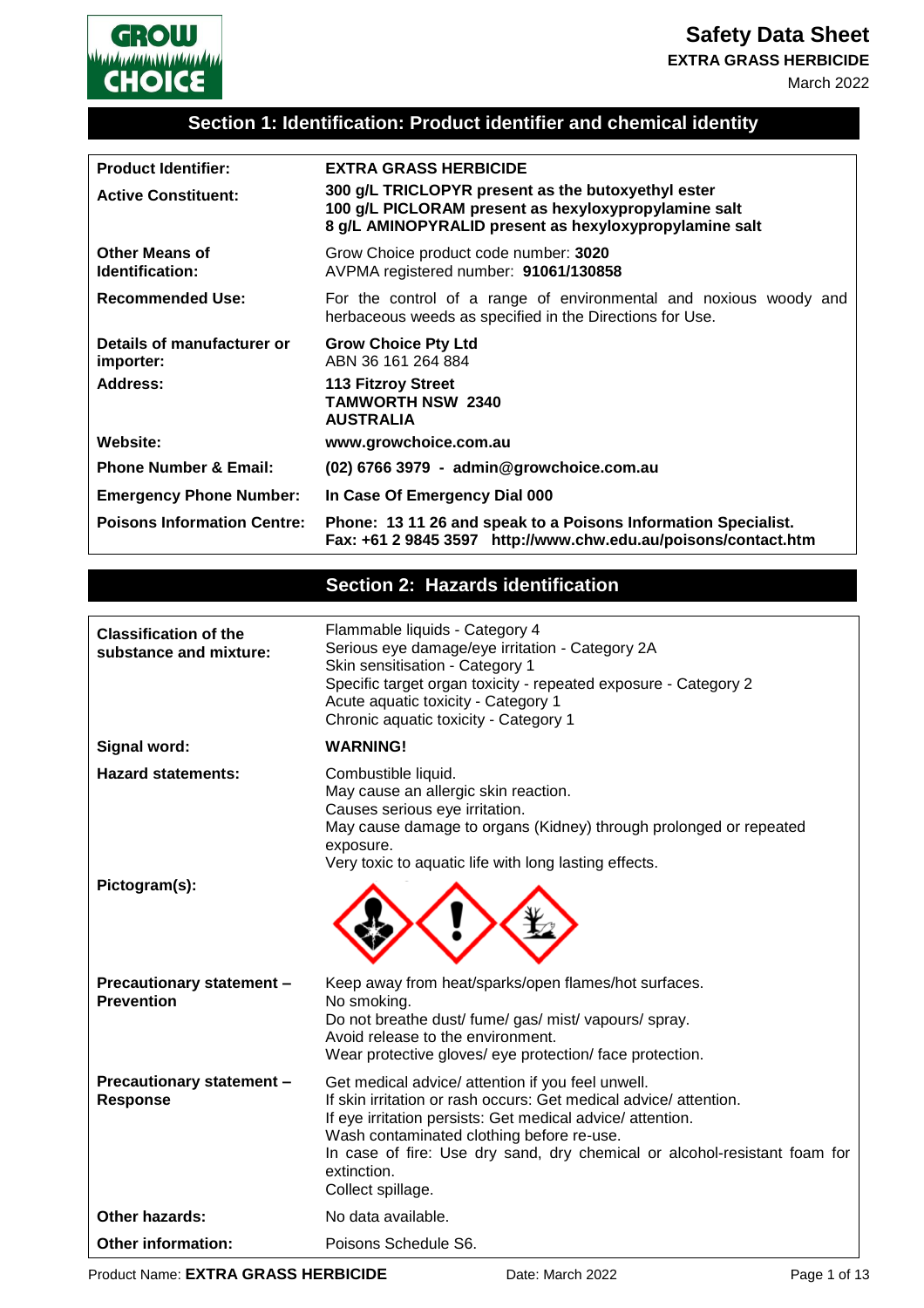### **Chemical characterisation:** Mixture **Ingredients:**

| <b>Chemical name</b>                                        | <b>CAS No</b> | <b>Proportion</b> |
|-------------------------------------------------------------|---------------|-------------------|
| Triclopyr-2-butoxyethyl ester                               | 64700-56-7    | 36.35%            |
| Picloram                                                    | 1918-02-1     | 8.71%             |
| Aminopyralid                                                | 150114-71-9   | $0.7\%$           |
| Oxirane, polymer with methyloxirane, mono(nonylphenyl)ether | 37251-69-7    | $< 10.0 \%$       |
| Hexyloxypropylamine                                         | 16728-61-3    | < 10.0 %          |
| <b>Balance</b>                                              | Not available | $\leq$ 38.24 %    |

### **Section 4: First aid measures**

**In Case Of Emergency Dial 000 and/or Poisons Information Centre: Phone: 13 11 26 and speak to a Poisons Information Specialist. Take this SDS and or DFU/Label with you or when calling the Poisons Information Centre.**

| <b>General advice:</b>                                                     | First Aid responders should pay attention to self-protection and use the<br>recommended protective clothing (chemical resistant gloves, splash<br>protection). If potential for exposure exists refer to Section 8 for specific<br>personal protective equipment.                                               |  |
|----------------------------------------------------------------------------|-----------------------------------------------------------------------------------------------------------------------------------------------------------------------------------------------------------------------------------------------------------------------------------------------------------------|--|
| Inhalation:                                                                | Move person to fresh air. If person is not breathing, call an emergency<br>responder or ambulance, then give artificial respiration; if by mouth to mouth<br>use rescuer protection (pocket mask etc). Call a poison control centre or<br>doctor for treatment advice.                                          |  |
| <b>Skin contact:</b>                                                       | Take off contaminated clothing. Wash skin with soap and plenty of water for<br>15-20 minutes. Call a poison control centre or doctor for treatment advice.<br>Wash clothing before reuse. Shoes and other leather items which cannot be<br>decontaminated should be disposed of properly.                       |  |
| Eye contact:                                                               | Hold eyes open and rinse slowly and gently with water for 15-20 minutes.<br>Remove contact lenses, if present, after the first 5 minutes, then continue<br>rinsing eyes. Call a poison control centre or doctor for treatment advice.<br>Suitable emergency eye wash facility should be available in work area. |  |
| Ingestion:                                                                 | No emergency medical treatment necessary.                                                                                                                                                                                                                                                                       |  |
| <b>Most important symptoms</b><br>and effects, both acute and<br>delayed:  | Aside from the information found under Description of first aid measures<br>(above) and Indication of immediate medical attention and special treatment<br>needed (below), any additional important symptoms and effects are described<br>in Section 11: Toxicology Information.                                |  |
| Indication of any immediate medical attention and special treatment needed |                                                                                                                                                                                                                                                                                                                 |  |

Advice to Doctor: Skin contact may aggravate pre-existing dermatitis. No specific antidote. Treatment of exposure should be directed at the control of symptoms and the clinical condition of the patient. Have the Safety Data Sheet, and if available, the product container or label with you when calling a poison control center or doctor, or going for treatment.

## **Section 5: Fire fighting measures (cont. page 3)**

| Hazchem code:                                      | $\bullet$ 3Z                                                                                                                                                                                                                                                              |
|----------------------------------------------------|---------------------------------------------------------------------------------------------------------------------------------------------------------------------------------------------------------------------------------------------------------------------------|
| <b>Suitable Extinguishing</b><br><b>Equipment:</b> | Water fog or fine spray. Dry chemical fire extinguishers. Carbon dioxide fire<br>extinguishers. Foam. Alcohol resistant foams (ATC type) are preferred.<br>General purpose synthetic foams (including AFFF) or protein foams may<br>function, but will be less effective. |
| Unsuitable Extinguishing<br><b>Equipment:</b>      | No data available.                                                                                                                                                                                                                                                        |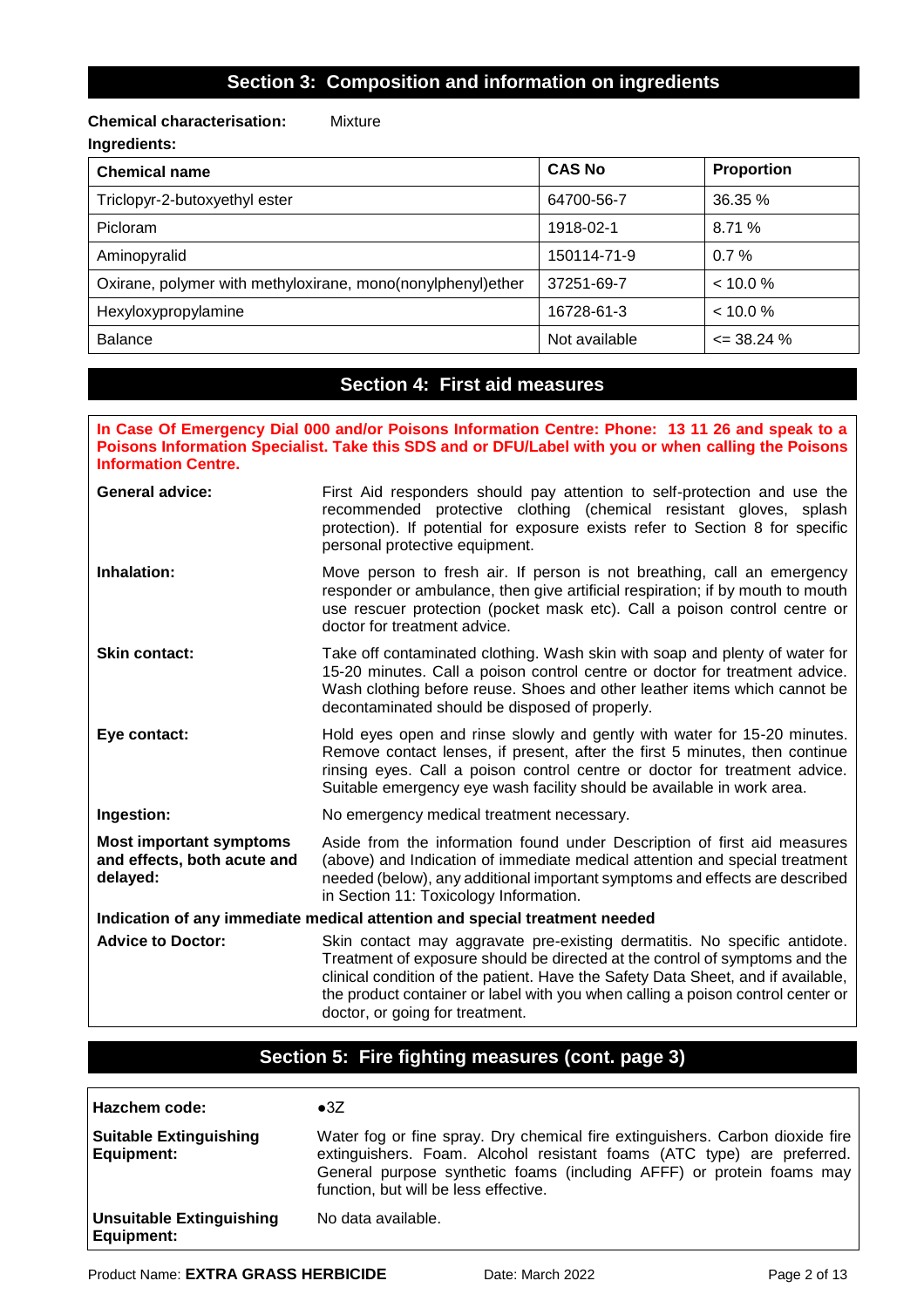| Specific hazards arising from the substance or mixture             |                                                                                                                                                                                                                                                                                                                                                                                                                                                                                                                                                                                                                                                                                                                                                                                                                                                                                                                                                                                             |  |
|--------------------------------------------------------------------|---------------------------------------------------------------------------------------------------------------------------------------------------------------------------------------------------------------------------------------------------------------------------------------------------------------------------------------------------------------------------------------------------------------------------------------------------------------------------------------------------------------------------------------------------------------------------------------------------------------------------------------------------------------------------------------------------------------------------------------------------------------------------------------------------------------------------------------------------------------------------------------------------------------------------------------------------------------------------------------------|--|
| <b>Hazardous combustion</b><br>products:                           | During a fire, smoke may contain the original material in addition to combustion<br>products of varying composition which may be toxic and/or irritating.<br>Combustion products may include and are not limited to: Nitrogen oxides.<br>Hydrogen fluoride. Carbon monoxide. Carbon dioxide.                                                                                                                                                                                                                                                                                                                                                                                                                                                                                                                                                                                                                                                                                                |  |
| <b>Unusual Fire and Explosion</b><br>Hazards:                      | Container may rupture from gas generation in a fire situation. Violent steam<br>generation or eruption may occur upon application of direct water stream to hot<br>liquids.                                                                                                                                                                                                                                                                                                                                                                                                                                                                                                                                                                                                                                                                                                                                                                                                                 |  |
| <b>Advice for Firefighters</b><br><b>Fire Fighting Procedures:</b> | Keep people away. Isolate fire and deny unnecessary entry. Use water spray<br>to cool fire exposed containers and fire affected zone until fire is out and danger<br>of re-ignition has passed. Fight fire from protected location or safe distance.<br>Consider the use of unmanned hose holders or monitor nozzles. Immediately<br>withdraw all personnel from the area in case of rising sound from venting safety<br>device or discoloration of the container. Burning liquids may be extinguished<br>by dilution with water. Do not use direct water stream. May spread fire. Move<br>container from fire area if this is possible without hazard. Burning liquids may<br>be moved by flushing with water to protect personnel and minimize property<br>damage. Contain fire water run-off if possible. Fire water run-off, if not<br>contained, may cause environmental damage. Review the "Accidental Release<br>Measures" and the "Ecological Information" sections of this (M)SDS. |  |
| <b>Special Protective Equipment</b><br>for Fire Fighters:          | Wear positive-pressure self-contained breathing apparatus (SCBA) and<br>protective fire fighting clothing (includes fire fighting helmet, coat, trousers,<br>boots, and gloves). Avoid contact with this material during fire fighting<br>operations. If contact is likely, change to full chemical resistant fire fighting<br>clothing with self-contained breathing apparatus. If this is not available, wear<br>full chemical resistant clothing with self-contained breathing apparatus and<br>fight fire from a remote location. For protective equipment in post-fire or non-fire<br>clean-up situations, refer to the relevant sections.                                                                                                                                                                                                                                                                                                                                             |  |

## **Section 6: Accidental release measures**

| <b>Personal precautions,</b><br>protective equipment and<br>emergency procedures: | Isolate area. Keep unnecessary and unprotected personnel from entering the<br>area. Refer to section 7, Handling, for additional precautionary measures. No<br>smoking in area. Use appropriate safety equipment. For additional<br>information, refer to Section 8, Exposure Controls and Personal Protection. |
|-----------------------------------------------------------------------------------|-----------------------------------------------------------------------------------------------------------------------------------------------------------------------------------------------------------------------------------------------------------------------------------------------------------------|
| <b>Environmental precautions:</b>                                                 | Prevent from entering into soil, ditches, sewers, waterways<br>and/or<br>groundwater. See Section 12, Ecological Information. Spills or discharge to<br>natural waterways is likely to kill aquatic organisms.                                                                                                  |
| <b>Methods and materials for</b><br>containment and cleaning up:                  | Contain spilled material if possible. Small spills: Absorb with materials such<br>as: Clay. Dirt. Sand. Sweep up. Collect in suitable and properly labelled<br>containers. Large spills: Contact Grow Choice for clean-up assistance. See<br>Section 13, Disposal Considerations, for additional information.   |

## **Section 7: Handling and storage**

This material is a Scheduled Poison S6 and must be stored, maintained and used in accordance with the relevant regulations.

**Precautions for safe handling:** Keep away from heat, sparks and flame. Containers, even those that have been emptied, can contain vapours. Do not cut, drill, grind, weld, or perform similar operations on or near empty containers. Keep out of reach of children. Avoid prolonged or repeated contact with skin. Avoid contact with eyes, skin, and clothing. Avoid breathing vapour or mist. Do not swallow. Wash thoroughly after handling. Keep container closed. Use with adequate ventilation. See Section 8, EXPOSURE CONTROLS AND PERSONAL PROTECTION. **Conditions for safe storage:** Store in a dry place. Store in original container. Keep container tightly closed when not in use. Do not store near food, foodstuffs, drugs or potable water supplies.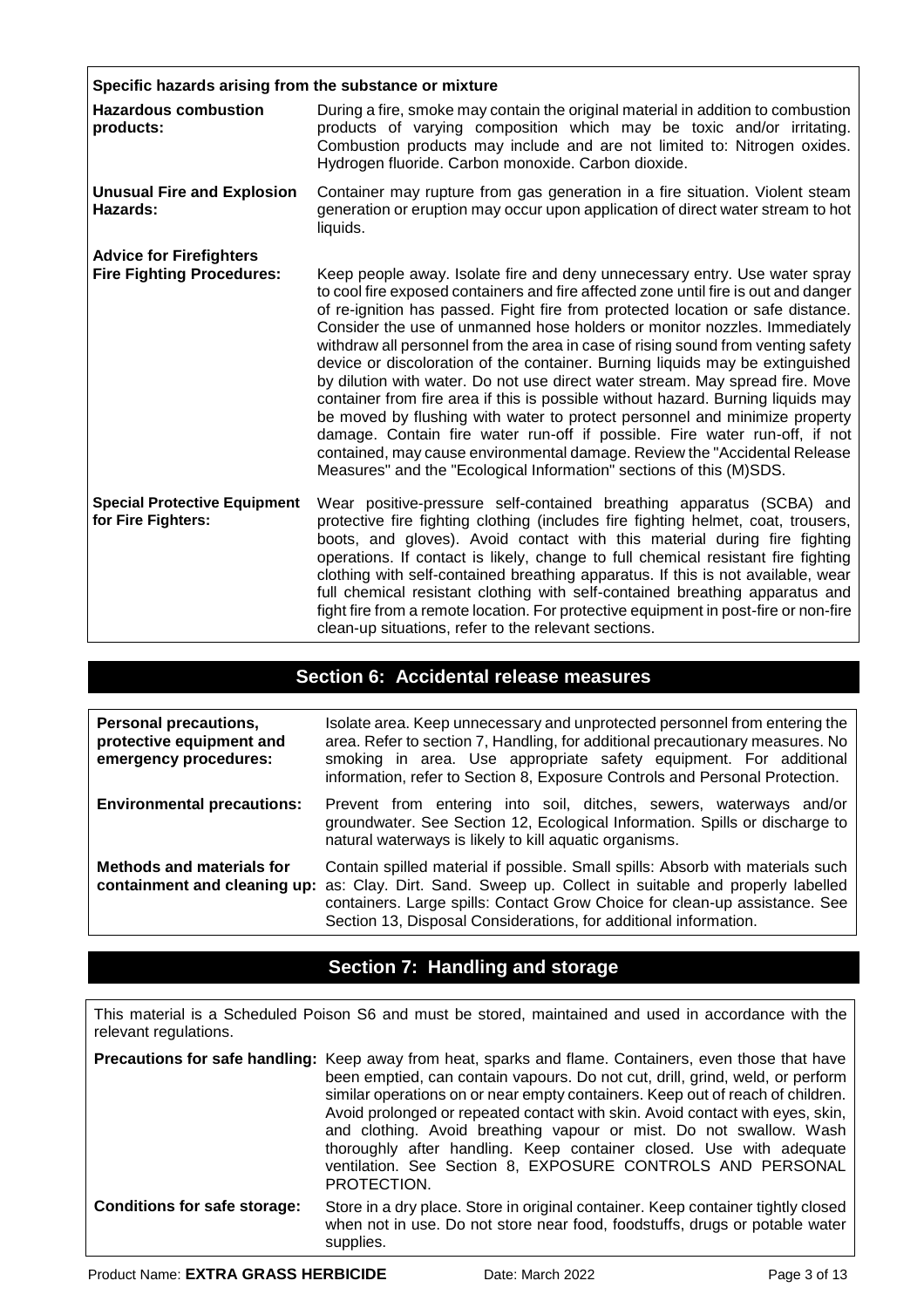# **Section 8: Exposure controls and personal protection**

| <b>Control Parameters:</b>                                                                                                                                                                                           | Exposure limits are listed below, if they exist. |                                                                         |                                                                                                                                                                                                                                                                                                                                                                                                                                                                                                                                                                                                                                                                                                                                                                                                                                                                                                                                                                                                                                                                                                                                                                                                                                                                                   |
|----------------------------------------------------------------------------------------------------------------------------------------------------------------------------------------------------------------------|--------------------------------------------------|-------------------------------------------------------------------------|-----------------------------------------------------------------------------------------------------------------------------------------------------------------------------------------------------------------------------------------------------------------------------------------------------------------------------------------------------------------------------------------------------------------------------------------------------------------------------------------------------------------------------------------------------------------------------------------------------------------------------------------------------------------------------------------------------------------------------------------------------------------------------------------------------------------------------------------------------------------------------------------------------------------------------------------------------------------------------------------------------------------------------------------------------------------------------------------------------------------------------------------------------------------------------------------------------------------------------------------------------------------------------------|
| <b>Components</b>                                                                                                                                                                                                    | <b>Regulation</b>                                | <b>Type of listing</b>                                                  | <b>Value/Notation</b>                                                                                                                                                                                                                                                                                                                                                                                                                                                                                                                                                                                                                                                                                                                                                                                                                                                                                                                                                                                                                                                                                                                                                                                                                                                             |
| Triclopyr-2-butoxyethyl ester<br>Picloram                                                                                                                                                                            | Dow IHG<br><b>ACGIH</b><br>AU OEL                | <b>TWA</b><br><b>TWA</b><br><b>TWA</b>                                  | 2 mg/m3, SKIN, DSEN, BEI<br>10 mg/m3<br>10 mg/m3                                                                                                                                                                                                                                                                                                                                                                                                                                                                                                                                                                                                                                                                                                                                                                                                                                                                                                                                                                                                                                                                                                                                                                                                                                  |
| Aminopyralid                                                                                                                                                                                                         | Dow IHG                                          | <b>TWA</b>                                                              | 10 mg/m3                                                                                                                                                                                                                                                                                                                                                                                                                                                                                                                                                                                                                                                                                                                                                                                                                                                                                                                                                                                                                                                                                                                                                                                                                                                                          |
| RECOMMENDATIONS IN THIS SECTION ARE FOR MANUFACTURING, COMMERCIAL BLENDING AND<br>PACKAGING WORKERS. APPLICATORS AND HANDLERS SHOULD SEE THE PRODUCT LABEL FOR<br>PROPER PERSONAL PROTECTIVE EQUIPMENT AND CLOTHING. |                                                  |                                                                         |                                                                                                                                                                                                                                                                                                                                                                                                                                                                                                                                                                                                                                                                                                                                                                                                                                                                                                                                                                                                                                                                                                                                                                                                                                                                                   |
|                                                                                                                                                                                                                      |                                                  |                                                                         |                                                                                                                                                                                                                                                                                                                                                                                                                                                                                                                                                                                                                                                                                                                                                                                                                                                                                                                                                                                                                                                                                                                                                                                                                                                                                   |
| <b>Exposure controls</b><br><b>Engineering controls:</b>                                                                                                                                                             |                                                  | ventilation may be necessary for some operations.                       | Use engineering controls to maintain airborne level below exposure limit<br>requirements or guidelines. If there are no applicable exposure limit<br>requirements or guidelines, use only with adequate ventilation. Local exhaust                                                                                                                                                                                                                                                                                                                                                                                                                                                                                                                                                                                                                                                                                                                                                                                                                                                                                                                                                                                                                                                |
| Individual protection measures:                                                                                                                                                                                      |                                                  |                                                                         |                                                                                                                                                                                                                                                                                                                                                                                                                                                                                                                                                                                                                                                                                                                                                                                                                                                                                                                                                                                                                                                                                                                                                                                                                                                                                   |
| <b>Eye/face protection:</b>                                                                                                                                                                                          | Use chemical goggles.                            |                                                                         |                                                                                                                                                                                                                                                                                                                                                                                                                                                                                                                                                                                                                                                                                                                                                                                                                                                                                                                                                                                                                                                                                                                                                                                                                                                                                   |
| <b>Skin protection</b><br>Hand protection:                                                                                                                                                                           |                                                  | well as the instructions/specifications provided by the glove supplier. | Use chemical resistant gloves classified under standard AS/NZS 2161.10:<br>Protective gloves against chemicals and micro-organisms. Examples of<br>preferred glove barrier materials include: Butyl rubber. Chlorinated<br>polyethylene. Neoprene. Polyethylene. Ethyl vinyl alcohol laminate ("EVAL").<br>Examples of acceptable glove barrier materials include: Natural rubber<br>("latex"). Nitrile/butadiene rubber ("nitrile" or "NBR"). Polyvinyl chloride<br>("PVC" or "vinyl"). Viton. When prolonged or frequently repeated contact may<br>occur, a glove with a protection class of 5 or higher (breakthrough time greater<br>than 240 minutes according to AS/NZS 2161.10) is recommended. When only<br>brief contact is expected, a glove with a protection class of 3 or higher<br>(breakthrough time greater than 60 minutes according to AS/NZS 2161.10) is<br>recommended. NOTICE: The selection of a specific glove for a particular<br>application and duration of use in a workplace should also take into account<br>all relevant workplace factors such as, but not limited to: Other chemicals<br>which may be handled, physical requirements (cut/puncture protection,<br>dexterity, thermal protection), potential body reactions to glove materials, as |
| Other protection:                                                                                                                                                                                                    | on the task.                                     |                                                                         | Use protective clothing chemically resistant to this material. Selection of<br>specific items such as face shield, boots, apron, or full body suit will depend                                                                                                                                                                                                                                                                                                                                                                                                                                                                                                                                                                                                                                                                                                                                                                                                                                                                                                                                                                                                                                                                                                                    |
| <b>Respiratory protection:</b>                                                                                                                                                                                       |                                                  | respirators: Organic vapour cartridge with a particulate pre-filter.    | Respiratory protection should be worn when there is a potential to exceed the<br>exposure limit requirements or guidelines. If there are no applicable exposure<br>limit requirements or guidelines, use an approved respirator. Selection of air-<br>purifying or positive-pressure supplied-air will depend on the specific<br>operation and the potential airborne concentration of the material. For<br>emergency conditions, use an approved positive-pressure self-contained<br>breathing apparatus. The following should be effective types of air-purifying                                                                                                                                                                                                                                                                                                                                                                                                                                                                                                                                                                                                                                                                                                               |
| <b>Other Information:</b>                                                                                                                                                                                            | Zealand Standards, including:                    |                                                                         | Selection and use of personal protective equipment should be in accordance<br>with the recommendations in one or more of the relevant Australian/New                                                                                                                                                                                                                                                                                                                                                                                                                                                                                                                                                                                                                                                                                                                                                                                                                                                                                                                                                                                                                                                                                                                              |
|                                                                                                                                                                                                                      |                                                  | AS/NZS 1336: Eye and face protection - Guidelines.                      | AS/NZS 1337: Personal eye protection - Eye and face protectors for                                                                                                                                                                                                                                                                                                                                                                                                                                                                                                                                                                                                                                                                                                                                                                                                                                                                                                                                                                                                                                                                                                                                                                                                                |
|                                                                                                                                                                                                                      | occupational applications.                       |                                                                         |                                                                                                                                                                                                                                                                                                                                                                                                                                                                                                                                                                                                                                                                                                                                                                                                                                                                                                                                                                                                                                                                                                                                                                                                                                                                                   |
|                                                                                                                                                                                                                      | equipment.                                       |                                                                         | AS/NZS 1715: Selection, use and maintenance of respiratory protective                                                                                                                                                                                                                                                                                                                                                                                                                                                                                                                                                                                                                                                                                                                                                                                                                                                                                                                                                                                                                                                                                                                                                                                                             |
|                                                                                                                                                                                                                      |                                                  | AS/NZS 2161: Occupational protective gloves.                            |                                                                                                                                                                                                                                                                                                                                                                                                                                                                                                                                                                                                                                                                                                                                                                                                                                                                                                                                                                                                                                                                                                                                                                                                                                                                                   |
|                                                                                                                                                                                                                      |                                                  | AS/NZS 2210: Occupational protective footwear.                          |                                                                                                                                                                                                                                                                                                                                                                                                                                                                                                                                                                                                                                                                                                                                                                                                                                                                                                                                                                                                                                                                                                                                                                                                                                                                                   |
|                                                                                                                                                                                                                      |                                                  | AS/NZS 4501: Occupational protective clothing set.                      |                                                                                                                                                                                                                                                                                                                                                                                                                                                                                                                                                                                                                                                                                                                                                                                                                                                                                                                                                                                                                                                                                                                                                                                                                                                                                   |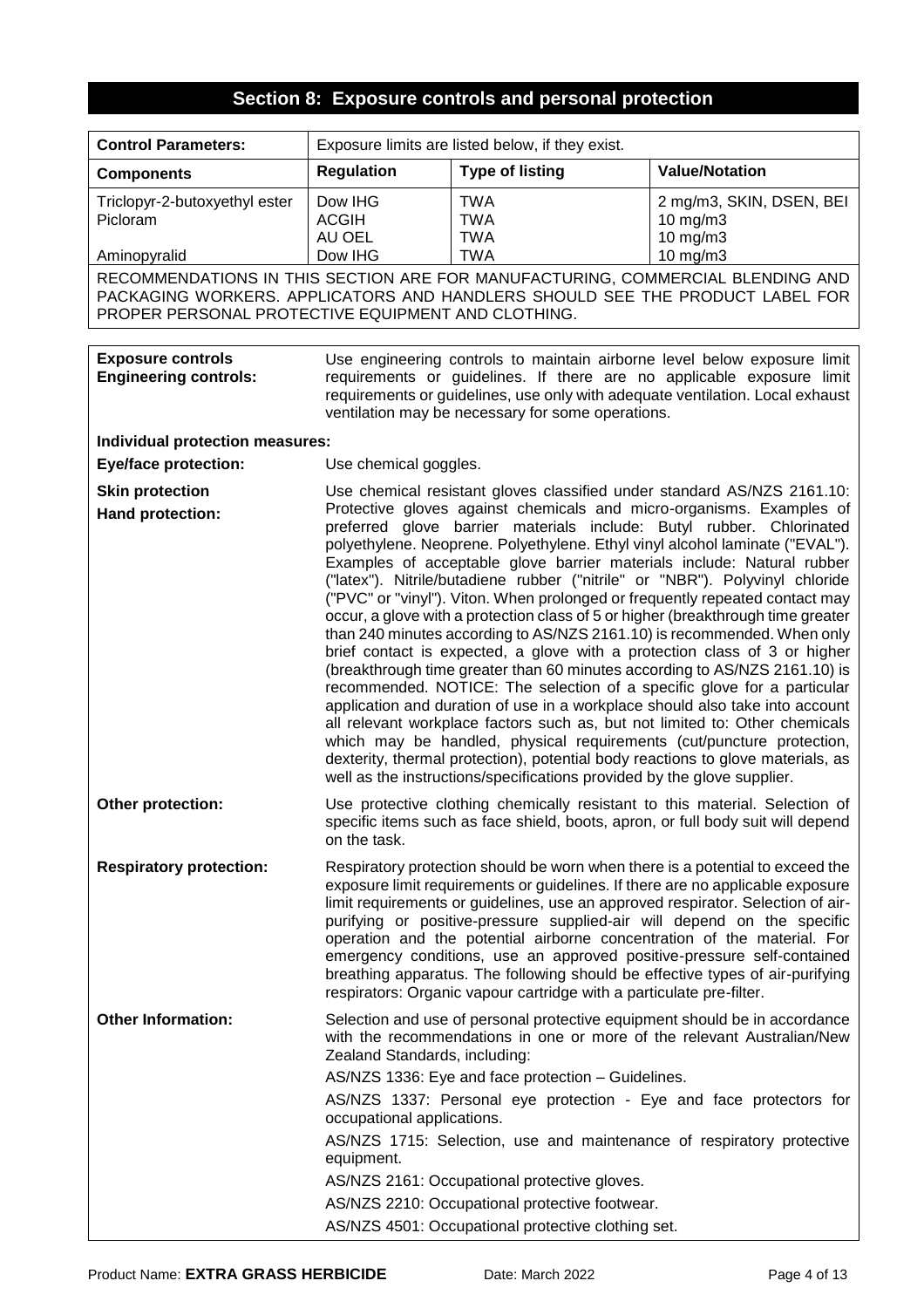### **Section 9: Physical and chemical properties**

#### **Information on basic physical and chemical properties:**

| Form:                                            | Liquid            | Colour:                                                | <b>Brown</b>      |
|--------------------------------------------------|-------------------|--------------------------------------------------------|-------------------|
| Odour:                                           | Ester             | <b>Odour threshold:</b>                                | No data available |
| pH:                                              | No data available | <b>Melting point/range:</b>                            | Not applicable    |
| <b>Freezing point:</b>                           | No data available | Boiling point (760 mmHg):                              | $200^{\circ}$ C   |
| Flash point - closed<br>cup:                     | $82^{\circ}$ C    | <b>Evaporation Rate (Butyl</b><br>$Accetate = 1$ :     | No data available |
| <b>Flammability (Butyl</b><br>$Accitate = 1$ :   | No data available | Flammability (solid, gas):                             | No data available |
| Lower explosion limit:                           | No data available | <b>Upper explosion limit:</b>                          | No data available |
| <b>Partition coefficient:</b><br>noctanol/water: | No data available | <b>Vapour Pressure:</b>                                | No data available |
| <b>Relative Vapour</b><br>Density (air $= 1$ ):  | No data available | <b>Relative Density (water = 1):</b> No data available |                   |
| <b>Water solubility:</b>                         | Emulsifiable      | <b>Auto-ignition temperature:</b>                      | No data available |
| <b>Decomposition</b><br>temperature:             | No data available | Kinematic viscosity:                                   | No data available |
| <b>Explosive properties:</b>                     | No data available | <b>Oxidizing properties:</b>                           | No data available |
| Liquid density:                                  | 1.148 $g/ml$      | <b>Molecular weight:</b>                               | No data available |

NOTE: The physical data presented above are typical values and should not be construed as a specification.

# **Section 10: Stability and reactivity**

| <b>Reactivity:</b>                            | No dangerous reaction known under conditions of normal use.                                                                                                                                                                                                                             |
|-----------------------------------------------|-----------------------------------------------------------------------------------------------------------------------------------------------------------------------------------------------------------------------------------------------------------------------------------------|
| <b>Chemical stability:</b>                    | Thermally stable at recommended temperatures and pressures.                                                                                                                                                                                                                             |
| <b>Possibility of hazardous</b><br>reactions: | Polymerization will not occur.                                                                                                                                                                                                                                                          |
| <b>Conditions to avoid:</b>                   | Active ingredient decomposes at elevated temperatures. Generation of gas<br>during decomposition can cause pressure in closed systems.                                                                                                                                                  |
| Incompatible materials:                       | Avoid contact with: Acids. Bases. Oxidizers.                                                                                                                                                                                                                                            |
| <b>Hazardous decomposition</b><br>products:   | Decomposition products depend upon temperature, air supply and the<br>presence of other materials. Decomposition products can include and are<br>not limited to: Carbon monoxide. Carbon dioxide. Hydrogen fluoride.<br>Nitrogen oxides. Toxic gases are released during decomposition. |

## **Section 11: Toxicological information (cont. page 6 & 7)**

| Toxicological information appears in this section when such data is available |                                                                                                                                                                                                      |  |
|-------------------------------------------------------------------------------|------------------------------------------------------------------------------------------------------------------------------------------------------------------------------------------------------|--|
| <b>Acute toxicity - oral</b>                                                  | Very low toxicity if swallowed. Harmful effects not anticipated from swallowing<br>small amounts.                                                                                                    |  |
|                                                                               | For similar material(s): LD50, Rat, male and female, > 2,000 mg/kg. No<br>deaths occurred at this concentration.                                                                                     |  |
| <b>Acute inhalation toxicity:</b>                                             | Prolonged excessive exposure to mist may cause adverse effects. Mist may<br>cause irritation of upper respiratory tract (nose and throat).<br>As product: The LC50 has not been determined.          |  |
| <b>Acute dermal toxicity:</b>                                                 | Prolonged skin contact is unlikely to result in absorption of harmful amounts.<br>For similar material(s): LD50, Rat, male and female, $>$ 4,000 mg/kg. No<br>deaths occurred at this concentration. |  |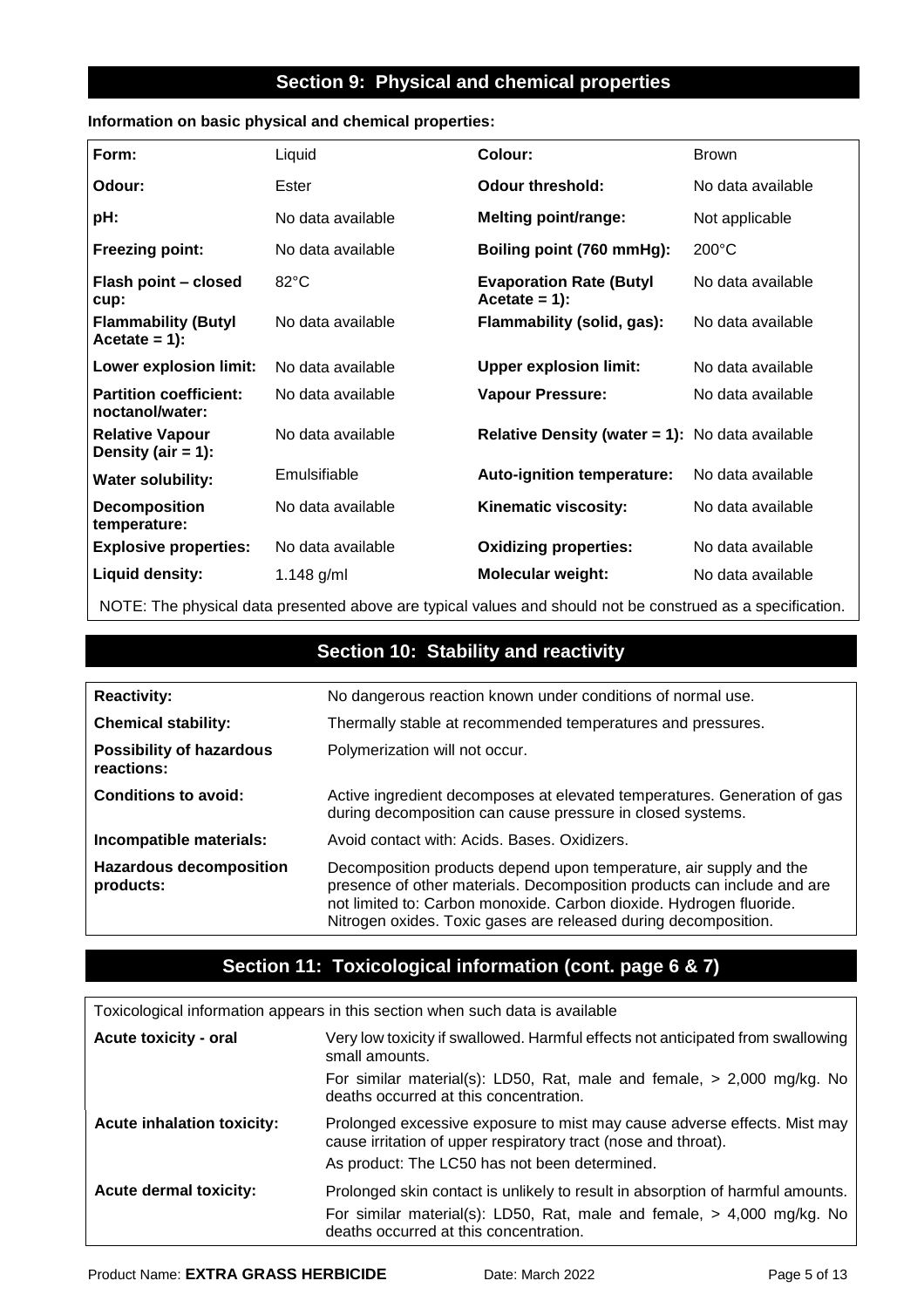| <b>Skin irritation/corrosion:</b>                                                | Brief contact may cause slight skin irritation with local redness.<br>May cause drying and flaking of the skin.                                                                                                                                                                                                                                                                                                                                                                                                                                                                                                                                                                                         |
|----------------------------------------------------------------------------------|---------------------------------------------------------------------------------------------------------------------------------------------------------------------------------------------------------------------------------------------------------------------------------------------------------------------------------------------------------------------------------------------------------------------------------------------------------------------------------------------------------------------------------------------------------------------------------------------------------------------------------------------------------------------------------------------------------|
| Serious eye<br>damage/irritation:                                                | May cause moderate eye irritation.<br>May cause slight corneal injury.                                                                                                                                                                                                                                                                                                                                                                                                                                                                                                                                                                                                                                  |
| <b>Skin sensitisation:</b>                                                       | For the active ingredient(s): Has caused allergic skin reactions when tested<br>in guinea pigs.                                                                                                                                                                                                                                                                                                                                                                                                                                                                                                                                                                                                         |
|                                                                                  | For respiratory sensitization: No relevant data found.                                                                                                                                                                                                                                                                                                                                                                                                                                                                                                                                                                                                                                                  |
| <b>Specific Target Organ</b><br><b>Systemic Toxicity</b><br>(Single Exposure):   | Evaluation of available data suggests that this material is not an STOT-SE<br>toxicant.                                                                                                                                                                                                                                                                                                                                                                                                                                                                                                                                                                                                                 |
| <b>Specific Target Organ</b><br><b>Systemic Toxicity</b><br>(Repeated Exposure): | For the active ingredient(s): In animals, effects have been reported on the<br>following organs: Kidney. Liver. Gastrointestinal tract.<br>For the solvent(s): Based on available data, repeated exposures are not                                                                                                                                                                                                                                                                                                                                                                                                                                                                                      |
|                                                                                  | anticipated to cause significant adverse effects.                                                                                                                                                                                                                                                                                                                                                                                                                                                                                                                                                                                                                                                       |
| Carcinogenicity:                                                                 | For the active ingredient(s): Picloram. Did not cause cancer in laboratory<br>animals.                                                                                                                                                                                                                                                                                                                                                                                                                                                                                                                                                                                                                  |
|                                                                                  | For similar active ingredient(s). Triclopyr. Did not cause cancer in laboratory<br>animals.                                                                                                                                                                                                                                                                                                                                                                                                                                                                                                                                                                                                             |
|                                                                                  | For the solvent(s): Did not cause cancer in laboratory animals.                                                                                                                                                                                                                                                                                                                                                                                                                                                                                                                                                                                                                                         |
| Teratogenicity:                                                                  | For the active ingredient(s): Triclopyr butoxyethyl ester. Has been toxic to the<br>foetus in laboratory animals at doses toxic to the mother. Did not cause birth<br>defects in laboratory animals.                                                                                                                                                                                                                                                                                                                                                                                                                                                                                                    |
|                                                                                  | For the active ingredient(s): Picloram. Did not cause birth defects or other<br>effects in the foetus even at doses which caused toxic effects in the mother.<br>For the solvent(s): Did not cause birth defects or any other foetal effects in<br>laboratory animals.                                                                                                                                                                                                                                                                                                                                                                                                                                  |
| <b>Reproductive toxicity:</b>                                                    | For similar active ingredient(s). Triclopyr. In laboratory animal studies, effects<br>on reproduction have been seen only at doses that produced significant<br>toxicity to the parent animals. For the active ingredient(s): Picloram. In animal<br>studies, did not interfere with reproduction. For the solvent(s): Studies in<br>laboratory animals indicate that diethylene glycol monoethyl ether (DEGEE)<br>is not a reproductive toxicant even when given in large amounts (a few<br>percent in the drinking water). However, at the highest doses, it caused some<br>toxic effects in offspring of treated animals: increased liver weight, decreased<br>brain weight, reduced sperm motility. |
| <b>Mutagenicity:</b>                                                             | For the active ingredient(s): In vitro genetic toxicity studies were negative.<br>Animal genetic toxicity studies were negative.                                                                                                                                                                                                                                                                                                                                                                                                                                                                                                                                                                        |
|                                                                                  | For the solvent(s): In vitro genetic toxicity studies were negative. Animal<br>genetic toxicity studies were negative.                                                                                                                                                                                                                                                                                                                                                                                                                                                                                                                                                                                  |
| <b>Aspiration Hazard:</b>                                                        | Based on physical properties, not likely to be an aspiration hazard.                                                                                                                                                                                                                                                                                                                                                                                                                                                                                                                                                                                                                                    |
|                                                                                  | <b>COMPONENTS INFLUENCING TOXICOLOGY</b>                                                                                                                                                                                                                                                                                                                                                                                                                                                                                                                                                                                                                                                                |
| <b>Acute inhalation toxicity:</b>                                                |                                                                                                                                                                                                                                                                                                                                                                                                                                                                                                                                                                                                                                                                                                         |
| Triclopyr-2-butoxyethyl ester                                                    | Prolonged exposure is not expected to cause adverse effects. Based on the<br>available data, narcotic effects were not observed. Based on the available<br>data, respiratory irritation was not observed.                                                                                                                                                                                                                                                                                                                                                                                                                                                                                               |
|                                                                                  | LC50, Rat, 4 Hour, dust/mist, > 4.8 mg/l. The LC50 value is greater than the<br>Maximum Attainable Concentration.                                                                                                                                                                                                                                                                                                                                                                                                                                                                                                                                                                                       |
| Picloram                                                                         | Vapours are unlikely due to physical properties. Prolonged excessive<br>exposure to dust may cause adverse effects. Excessive exposure may cause<br>irritation to upper respiratory tract (nose and throat).                                                                                                                                                                                                                                                                                                                                                                                                                                                                                            |
|                                                                                  | LC50, Rat, male and female, 4 Hour, dust/mist, > 0.035 mg/l. Maximum<br>attainable concentration. No deaths occurred at this concentration.                                                                                                                                                                                                                                                                                                                                                                                                                                                                                                                                                             |
| <b>Aminopyralid</b>                                                              | No adverse effects are anticipated from single exposure to dust. Based on<br>the available data, narcotic effects were not observed. Based on the available<br>data, respiratory irritation was not observed.<br>LC50, Rat, male and female, 4 Hour, Dust, > 5.5 mg/l.                                                                                                                                                                                                                                                                                                                                                                                                                                  |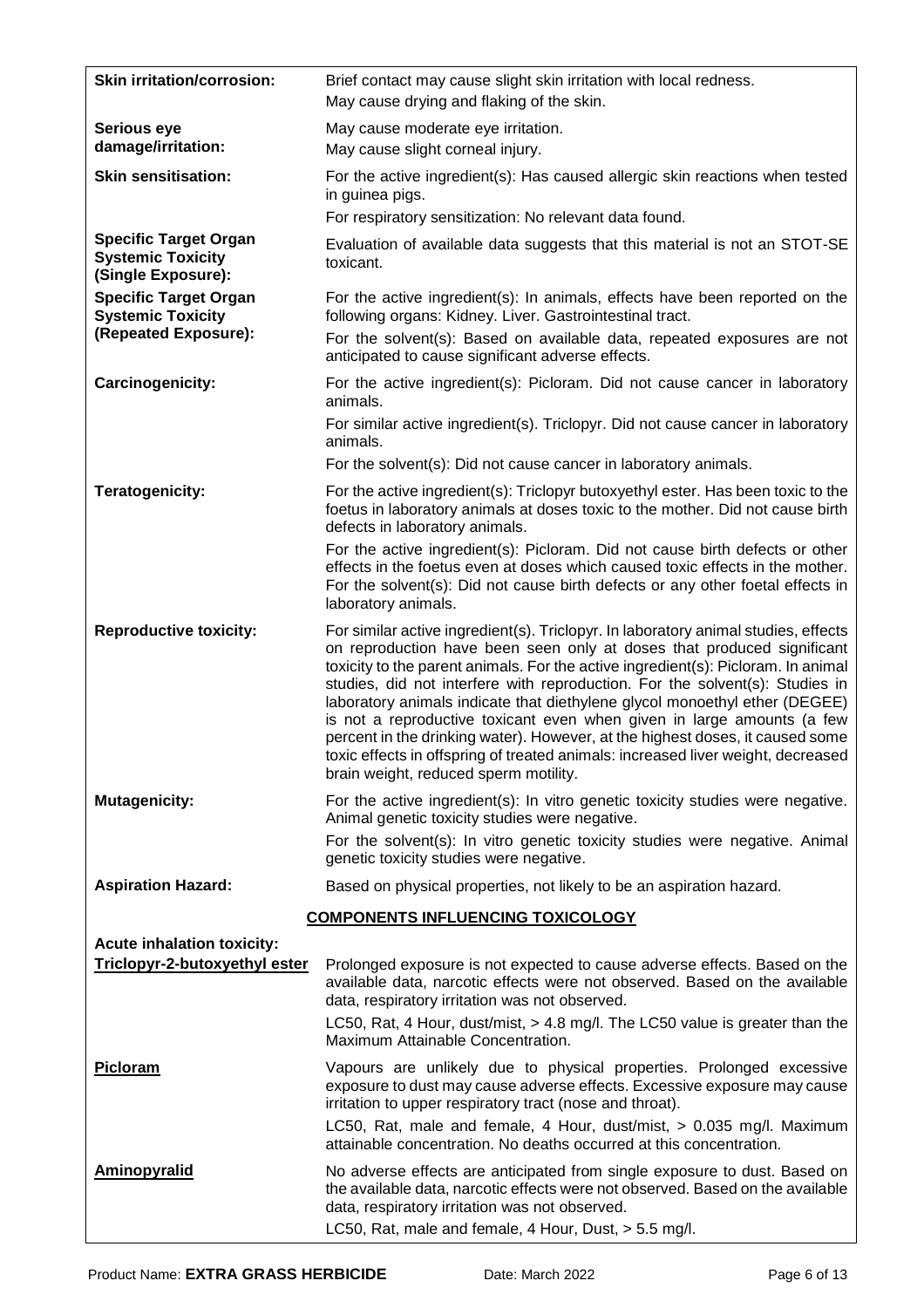| Oxirane, polymer with<br>methyloxirane,<br>mono(nonylphenyl)ether | The LC50 has not been determined.                                                                   |
|-------------------------------------------------------------------|-----------------------------------------------------------------------------------------------------|
| Hexyloxypropylamine                                               | Excessive exposure may cause severe irritation to the upper respiratory tract<br>(nose and throat). |
|                                                                   | The LC50 has not been determined.                                                                   |
| <b>Balance</b>                                                    | The LC50 has not been determined.                                                                   |

# **Section 12: Ecological information (cont. page 8-11)**

| <b>ECOTOXICITY</b>                                   |                                                                                                                                                                                                                                                                             |  |  |
|------------------------------------------------------|-----------------------------------------------------------------------------------------------------------------------------------------------------------------------------------------------------------------------------------------------------------------------------|--|--|
| Triclopyr-2-butoxyethyl ester                        |                                                                                                                                                                                                                                                                             |  |  |
| Acute toxicity to fish:                              | Material is highly toxic to aquatic organisms on an acute basis (LC50/EC50)<br>between 0.1 and 1 mg/L in the most sensitive species tested).<br>LC50, Lepomis macrochirus (Bluegill sunfish), flow-through test, 96 Hour,<br>$0.36$ mg/l<br>LC50, Fish, 96 Hour, 0.310 mg/l |  |  |
| Acute toxicity to aquatic<br>invertebrates:          | EC50, Daphnia magna (Water flea), 48 Hour, 2.9 mg/l, OECD Test Guideline<br>202.                                                                                                                                                                                            |  |  |
| Acute toxicity to algae/aquatic<br>plants:           | ErC50, Pseudokirchneriella subcapitata (green algae), 96 Hour, Growth rate<br>inhibition, > 3.00 mg/l, OECD Test Guideline 201<br>ErC50, Myriophyllum spicatum, 14 d, 0.0473 mg/l<br>NOEC, Myriophyllum spicatum, 14 d, 0.00722 mg/l                                        |  |  |
| <b>Chronic toxicity to fish:</b>                     | NOEC, Rainbow trout (Oncorhynchus mykiss), 0.0263 mg/l                                                                                                                                                                                                                      |  |  |
| <b>Chronic toxicity to aquatic</b><br>invertebrates: | NOEC, Daphnia magna (Water flea), 21 d, number of offspring, 1.6 mg/l<br>LOEC, Daphnia magna (Water flea), 21 d, number of offspring, 5.1 mg/l<br>MATC (Maximum Acceptable Toxicant Level), Daphnia magna (Water flea),<br>21 d, number of offspring, 2.9 mg/l              |  |  |
| <b>Toxicity to above ground</b><br>organisms:        | Material is slightly toxic to birds on an acute basis (LD50 between 501 and<br>2000 mg/kg).<br>Oral LD50, Colinus virginianus (Bobwhite quail), 21 d, 735 mg/kg<br>bodyweight.                                                                                              |  |  |
|                                                      | Material is slightly toxic to birds on a dietary basis (LC50 between 1001 and<br>5000 ppm).<br>Dietary LC50, Colinus virginianus (Bobwhite quail), 8 d, 1890 mg/kg diet.                                                                                                    |  |  |
|                                                      | Oral LD50, Apis mellifera (bees), 48 Hour, mortality, > 110 µg/bee<br>Contact LD50, Apis mellifera (bees), 48 Hour, mortality, > 100 µg/bee                                                                                                                                 |  |  |
| <b>Toxicity to soil-dwelling</b><br>organisms:       | LC50, Eisenia fetida (earthworms), 14 d, > 1,042 mg/kg                                                                                                                                                                                                                      |  |  |
| <b>Picloram</b>                                      |                                                                                                                                                                                                                                                                             |  |  |
| Acute toxicity to fish:                              | Material is highly toxic to aquatic organisms on an acute basis (LC50/EC50)<br>between 0.1 and 1 mg/L in the most sensitive species tested).<br>LC50, Oncorhynchus mykiss (rainbow trout), static test, 96 Hour, 8.8 mg/l                                                   |  |  |
| Acute toxicity to aquatic<br>invertebrates:          | EC50, Daphnia magna (Water flea), 48 Hour, 44.2 mg/l                                                                                                                                                                                                                        |  |  |
| Acute toxicity to algae/aquatic<br>plants:           | ErC50, Pseudokirchneriella subcapitata (green algae), 72 Hour, Growth rate<br>inhibition, > 78.7 mg/l<br>EC50, Lemna gibba, Growth inhibition, 14 d, 102 mg/l<br>ErC50, Myriophyllum spicaturn, 14 d, 0.558 mg/l<br>NOEC, Myriophyllum spicaturn, 14 d, 0.0095 mg/l         |  |  |
| <b>Toxicity to bacteria:</b>                         | EC50, activated sludge, 3 Hour, > 100 mg/l                                                                                                                                                                                                                                  |  |  |
| <b>Chronic toxicity to fish:</b>                     | Rainbow trout (Oncorhynchus mykiss), flow-through test, 70 d, 0.55 mg/l                                                                                                                                                                                                     |  |  |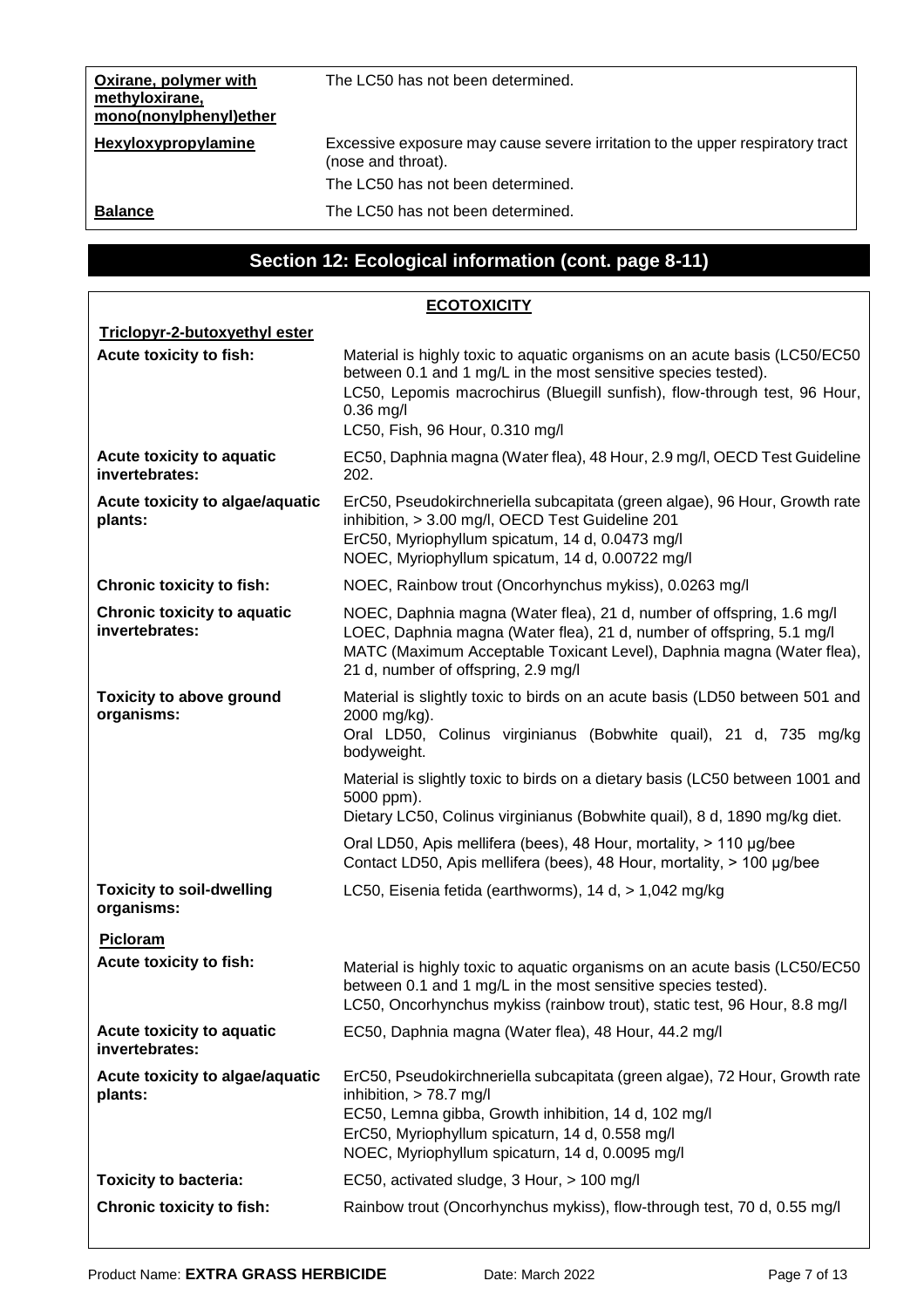| <b>Chronic toxicity to aquatic</b><br>invertebrates:        | NOEC, Daphnia magna (Water flea), static test, 21 d, number of offspring,<br>$6.79$ mg/l<br>LOEC, Daphnia magna (Water flea), static test, 21 d, number of offspring,<br>13.5 mg/l                             |  |
|-------------------------------------------------------------|----------------------------------------------------------------------------------------------------------------------------------------------------------------------------------------------------------------|--|
|                                                             | MATC (Maximum Acceptable Toxicant Level), Daphnia magna (Water flea),<br>static test, 21 d, number of offspring, 9.57 mg/l                                                                                     |  |
| <b>Toxicity to above ground</b><br>organisms:               | Material is practically non-toxic to birds on an acute basis (LD50 > 2000<br>$mg/kg$ ).<br>Oral LD50, Anas platyrhynchos (Mallard duck), 14 d, > 2510 mg/kg<br>bodyweight.                                     |  |
|                                                             | Material is practically non-toxic to birds on a dietary basis (LC50 > 5000<br>ppm).                                                                                                                            |  |
|                                                             | Dietary LC50, Anas platyrhynchos (Mallard duck), > 5000 mg/kg diet.                                                                                                                                            |  |
|                                                             | Contact LD50, Apis mellifera (bees), 48 Hour, > 100 micrograms/bee Oral<br>LD50, Apis mellifera (bees), 48 d, > 74 micrograms/bee                                                                              |  |
| <b>Toxicity to soil-dwelling</b><br>organisms:              | LC50, Eisenia fetida (earthworms), 14 d, survival, > 5,000 mg/kg                                                                                                                                               |  |
| <b>Aminopyralid</b>                                         |                                                                                                                                                                                                                |  |
| Acute toxicity to fish:                                     | Material is highly toxic to aquatic organisms on an acute basis (LC50/EC50<br>between 0.1 and 1 mg/L in the most sensitive species tested).<br>LC50, Oncorhynchus mykiss (rainbow trout), 96 Hour, > 100 mg/l  |  |
| Acute toxicity to aquatic<br>invertebrates:                 | EC50, Daphnia magna (Water flea), 48 Hour, > 100 mg/l, OECD Test<br>Guideline 202 or Equivalent                                                                                                                |  |
|                                                             | EC50, eastern oyster (Crassostrea virginica), 96 Hour, > 89 mg/l                                                                                                                                               |  |
| Acute toxicity to algae/aquatic<br>plants:                  | ErC50, diatom Navicula sp., 72 Hour, 18 mg/l<br>EC50, Lemna gibba, 14 d, > 88 mg/l ErC50, Myriophyllum spicaturn, 14 d,<br>$0.363$ mg/l                                                                        |  |
|                                                             | NOEC, Myriophyllum spicaturn, 14 d, 0.0639 mg/l                                                                                                                                                                |  |
| <b>Toxicity to bacteria:</b>                                | Bacteria, > 1,000 mg/l<br>NOEC, Pimephales promelas (fathead minnow), flow-through test, 36 d,                                                                                                                 |  |
| <b>Chronic toxicity to fish:</b>                            | growth, 1.36 mg/l<br>NOEC, Cyprinodon variegatus (sheepshead minnow), 0.1 mg/l                                                                                                                                 |  |
| <b>Chronic toxicity to aquatic</b>                          | NOEC, water flea Daphnia magna, 100 mg/l                                                                                                                                                                       |  |
| invertebrates:                                              |                                                                                                                                                                                                                |  |
| <b>Toxicity to above ground</b><br>organisms:               | Material is practically non-toxic to birds on an acute basis (LD50 > 2000<br>mg/kg).<br>Oral LD50, Colinus virginianus (Bobwhite quail), > 2250 mg/kg bodyweight.                                              |  |
|                                                             | Material is practically non-toxic to birds on a dietary basis (LC50 > 5000                                                                                                                                     |  |
|                                                             | ppm).                                                                                                                                                                                                          |  |
|                                                             | Dietary LC50, Colinus virginianus (Bobwhite quail), > 5620 mg/kg diet.<br>Oral LD50, Apis mellifera (bees), 48 Hour, > 120 micrograms/bee Contact                                                              |  |
|                                                             | LD50, Apis mellifera (bees), 48 Hour, > 100 micrograms/bee                                                                                                                                                     |  |
| <b>Toxicity to soil-dwelling</b><br>organisms:              | LC50, Eisenia fetida (earthworms), 14 d, > 1,000 mg/kg                                                                                                                                                         |  |
| Oxirane, polymer with methyloxirane, mono(nonylphenyl)ether |                                                                                                                                                                                                                |  |
| Acute toxicity to fish:                                     | Material is slightly toxic to aquatic organisms on an acute basis (LC50/EC50)<br>between 10 and 100 mg/L in the most sensitive species tested).<br>LC50, Oncorhynchus mykiss (rainbow trout), 96 Hour, 86 mg/l |  |
| <b>Hexyloxypropylamine</b>                                  |                                                                                                                                                                                                                |  |
| Acute toxicity to fish:                                     | No relevant data found.                                                                                                                                                                                        |  |
| <b>Balance</b><br>Acute toxicity to fish:                   | No relevant data found.                                                                                                                                                                                        |  |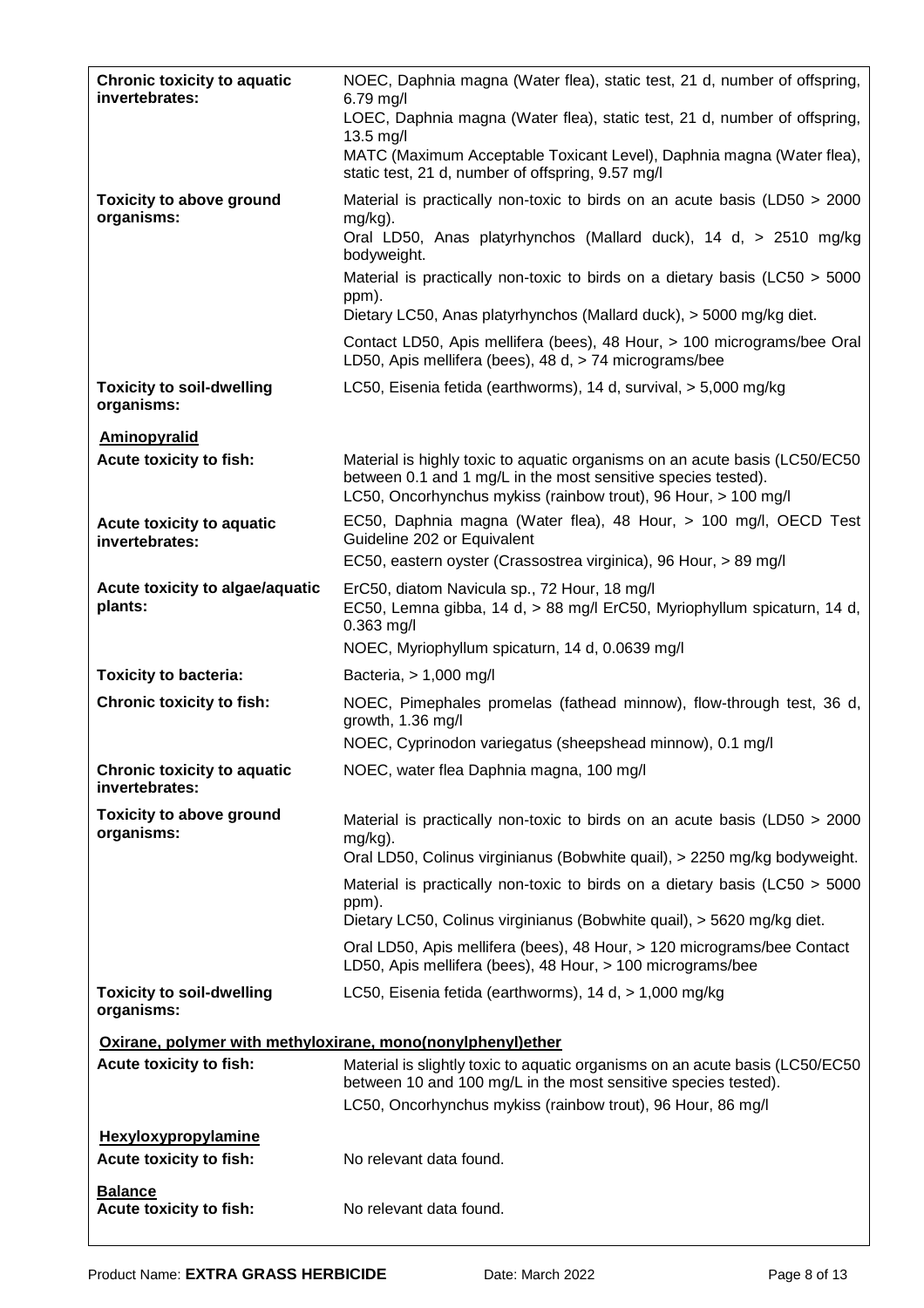|                                                                     | <b>PERSISTENCE AND DEGRADABILITY</b>                                                                                                                                                                                                                                                                                                                                                                          |  |  |
|---------------------------------------------------------------------|---------------------------------------------------------------------------------------------------------------------------------------------------------------------------------------------------------------------------------------------------------------------------------------------------------------------------------------------------------------------------------------------------------------|--|--|
| Triclopyr-2-butoxyethyl ester:                                      |                                                                                                                                                                                                                                                                                                                                                                                                               |  |  |
| <b>Biodegradability:</b>                                            | Chemical degradation (hydrolysis) is expected in the environment. Material<br>is expected to biodegrade very slowly (in the environment). Fails to pass<br>OECD/EEC tests for ready biodegradability.                                                                                                                                                                                                         |  |  |
|                                                                     | 10-day Window: Fail                                                                                                                                                                                                                                                                                                                                                                                           |  |  |
| <b>Biodegradation:</b>                                              | 18%                                                                                                                                                                                                                                                                                                                                                                                                           |  |  |
| <b>Exposure time:</b>                                               | 28 d                                                                                                                                                                                                                                                                                                                                                                                                          |  |  |
| Method:                                                             | OECD Test Guideline 301B or Equivalent                                                                                                                                                                                                                                                                                                                                                                        |  |  |
| <b>Theoretical Oxygen Demand:</b><br>Stability in Water (1/2-life): | 1.39 mg/mg<br>Hydrolysis, half-life, 8.7 d, pH 7 Half-life Temperature 25 °C                                                                                                                                                                                                                                                                                                                                  |  |  |
| Photodegradation                                                    |                                                                                                                                                                                                                                                                                                                                                                                                               |  |  |
| <b>Atmospheric half-life:</b>                                       | 5.6 Hour                                                                                                                                                                                                                                                                                                                                                                                                      |  |  |
| Method:                                                             | Estimated                                                                                                                                                                                                                                                                                                                                                                                                     |  |  |
|                                                                     |                                                                                                                                                                                                                                                                                                                                                                                                               |  |  |
| Picloram:<br><b>Biodegradability:</b>                               | Based on stringent OECD test guidelines, this material cannot be considered<br>as readily biodegradable; however, these results do not necessarily mean<br>that the material is not biodegradable under environmental conditions.<br>Biodegradation may occur under aerobic conditions (in the presence of<br>oxygen). Surface photodegradation is expected with exposure to sunlight.<br>10-day Window: Fail |  |  |
| <b>Biodegradation:</b>                                              | 1.95%                                                                                                                                                                                                                                                                                                                                                                                                         |  |  |
| <b>Exposure time:</b>                                               | 28 d                                                                                                                                                                                                                                                                                                                                                                                                          |  |  |
| Method:                                                             | <b>OECD Test Guideline 301</b>                                                                                                                                                                                                                                                                                                                                                                                |  |  |
| Stability in Water (1/2-life):                                      | Hydrolysis, half-life, $> 1.8$ year, pH 5 - 9, Half-life Temperature 45 °C,<br>Measured                                                                                                                                                                                                                                                                                                                       |  |  |
| Photodegradation                                                    |                                                                                                                                                                                                                                                                                                                                                                                                               |  |  |
| <b>Test Type:</b>                                                   | Half-life (indirect photolysis)                                                                                                                                                                                                                                                                                                                                                                               |  |  |
| Sensitizer:                                                         | OH radicals                                                                                                                                                                                                                                                                                                                                                                                                   |  |  |
| <b>Atmospheric half-life:</b>                                       | <b>12.5 Hour</b>                                                                                                                                                                                                                                                                                                                                                                                              |  |  |
|                                                                     |                                                                                                                                                                                                                                                                                                                                                                                                               |  |  |
| Aminopyralid:<br><b>Biodegradability:</b>                           | Based on stringent OECD test guidelines, this material cannot be considered<br>as readily biodegradable; however, these results do not necessarily mean<br>that the material is not biodegradable under environmental conditions.<br>10-day Window: Fail                                                                                                                                                      |  |  |
| <b>Biodegradation:</b>                                              | 19.5%                                                                                                                                                                                                                                                                                                                                                                                                         |  |  |
| <b>Exposure time:</b>                                               | 28 d                                                                                                                                                                                                                                                                                                                                                                                                          |  |  |
| Method:                                                             | <b>OECD Test Guideline 301</b>                                                                                                                                                                                                                                                                                                                                                                                |  |  |
| Stability in Water (1/2-life):                                      | Hydrolysis, pH 5 - 9, Half-life Temperature 20 °C, Stable<br>Hydrolysis, pH 5 - 9, Half-life Temperature 50 °C, Stable                                                                                                                                                                                                                                                                                        |  |  |
| Photodegradation                                                    |                                                                                                                                                                                                                                                                                                                                                                                                               |  |  |
| <b>Test Type:</b>                                                   | Half-life (indirect photolysis)                                                                                                                                                                                                                                                                                                                                                                               |  |  |
| Sensitizer:                                                         | OH radicals                                                                                                                                                                                                                                                                                                                                                                                                   |  |  |
| <b>Atmospheric half-life:</b>                                       | 6.4 d                                                                                                                                                                                                                                                                                                                                                                                                         |  |  |
| Method:                                                             | Estimated.                                                                                                                                                                                                                                                                                                                                                                                                    |  |  |
|                                                                     | Oxirane, polymer with methyloxirane, mono(nonylphenyl)ether                                                                                                                                                                                                                                                                                                                                                   |  |  |
| <b>Biodegradability:</b>                                            | No relevant information found.                                                                                                                                                                                                                                                                                                                                                                                |  |  |
| <b>Hexyloxypropylamine</b>                                          |                                                                                                                                                                                                                                                                                                                                                                                                               |  |  |
|                                                                     | No relevant data found.                                                                                                                                                                                                                                                                                                                                                                                       |  |  |
| <b>Biodegradability:</b>                                            |                                                                                                                                                                                                                                                                                                                                                                                                               |  |  |
| <b>Balance</b>                                                      |                                                                                                                                                                                                                                                                                                                                                                                                               |  |  |
| <b>Biodegradability:</b>                                            | No relevant data found.                                                                                                                                                                                                                                                                                                                                                                                       |  |  |

Product Name: **EXTRA GRASS HERBICIDE** Date: March 2022 **Page 9 of 13**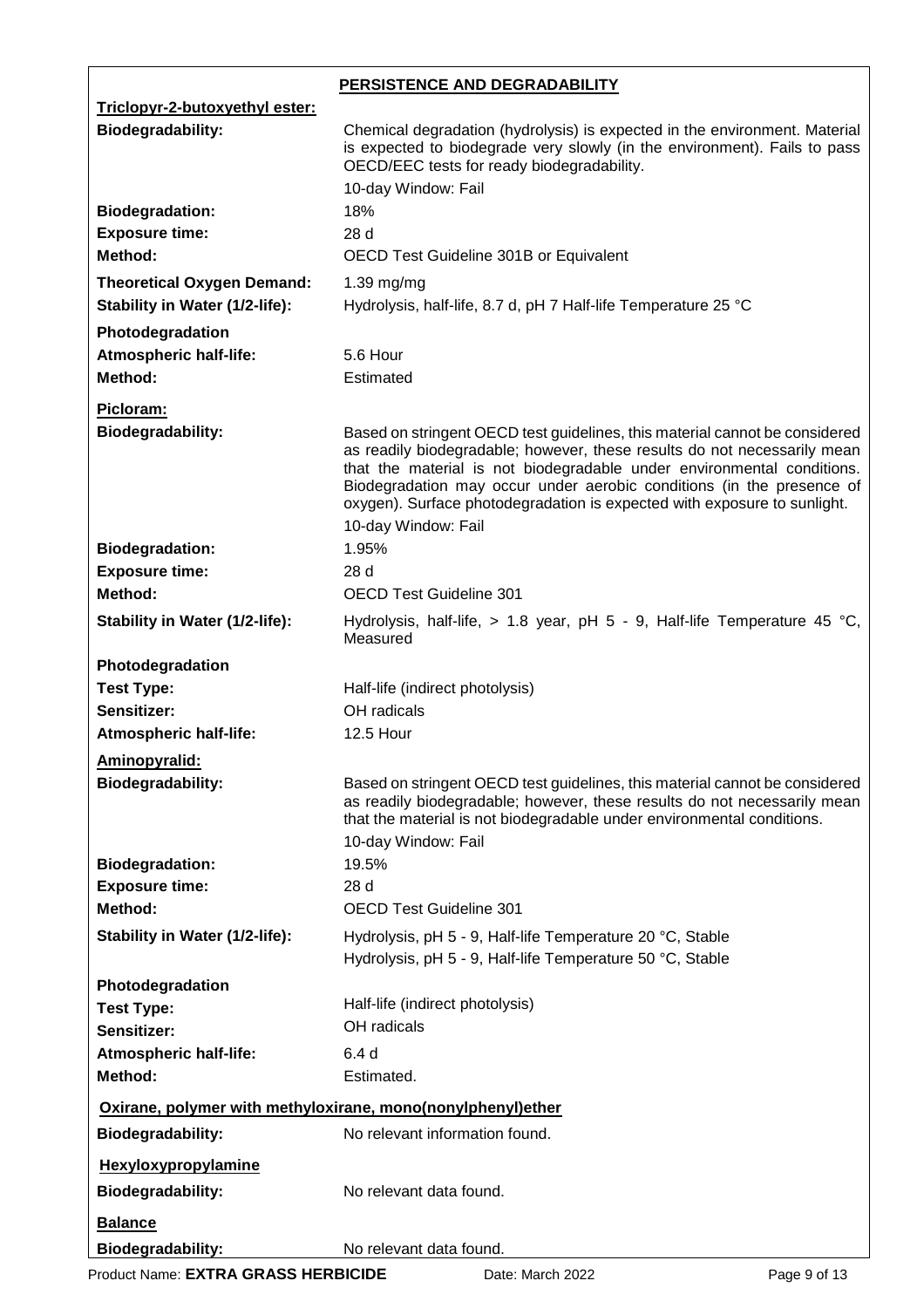|                                                                                                                                                                                | <b>BIOACCUMULATIVE POTENTIAL</b>                                                                            |  |
|--------------------------------------------------------------------------------------------------------------------------------------------------------------------------------|-------------------------------------------------------------------------------------------------------------|--|
| Triclopyr-2-butoxyethyl ester:                                                                                                                                                 |                                                                                                             |  |
| <b>Bioaccumulation:</b>                                                                                                                                                        | Bioconcentration potential is moderate (BCF between 100 and 3000 or Log<br>Pow between 3 and 5).            |  |
| <b>Partition coefficient: n-</b><br>octanol/water (log Pow):                                                                                                                   | 4.62                                                                                                        |  |
| <b>Bioconcentration factor (BCF):</b>                                                                                                                                          | 110 Fish                                                                                                    |  |
| Picloram:                                                                                                                                                                      |                                                                                                             |  |
| <b>Bioaccumulation:</b>                                                                                                                                                        | Bioconcentration potential is low (BCF $<$ 100 or Log Pow $<$ 3).                                           |  |
| Partition coefficient: n-<br>octanol/water (log Pow):                                                                                                                          | $-1.92$                                                                                                     |  |
| <b>Bioconcentration factor (BCF):</b>                                                                                                                                          | 0.54 Lepomis macrochirus (Bluegill sunfish)                                                                 |  |
| Aminopyralid:                                                                                                                                                                  |                                                                                                             |  |
| <b>Bioaccumulation:</b>                                                                                                                                                        | Bioconcentration potential is low (BCF $<$ 100 or Log Pow $<$ 3).                                           |  |
| Partition coefficient: n-<br>octanol/water (log Pow):                                                                                                                          | $-2.87$                                                                                                     |  |
| Oxirane, polymer with methyloxirane, mono(nonylphenyl)ether:                                                                                                                   |                                                                                                             |  |
| <b>Bioaccumulation:</b>                                                                                                                                                        | No relevant data found.                                                                                     |  |
| Hexyloxypropylamine:                                                                                                                                                           |                                                                                                             |  |
| <b>Bioaccumulation:</b>                                                                                                                                                        | Bioconcentration potential is moderate (BCF between 100 and 3000 or Log<br>Pow between 3 and 5).            |  |
| Partition coefficient: n-<br>octanol/water (log Pow):                                                                                                                          | 4 Estimated.                                                                                                |  |
| <b>Bioconcentration factor (BCF):</b>                                                                                                                                          | 10 Fish Estimated.                                                                                          |  |
| Balance:                                                                                                                                                                       |                                                                                                             |  |
| <b>Bioaccumulation:</b>                                                                                                                                                        | No relevant data found                                                                                      |  |
|                                                                                                                                                                                | <b>MOBILITY IN SOIL</b>                                                                                     |  |
| Triclopyr-2-butoxyethyl ester:                                                                                                                                                 | Calculation of meaningful sorption data was not possible due to very rapid degradation in the soil.         |  |
|                                                                                                                                                                                | For the degradation product: Triclopyr. Potential for mobility in soil is very high (Koc between 0 and 50). |  |
| Picloram:                                                                                                                                                                      |                                                                                                             |  |
| Potential for mobility in soil is very high (Koc between 0 and 50).                                                                                                            |                                                                                                             |  |
| <b>Partition coefficient (Koc):</b>                                                                                                                                            | 35                                                                                                          |  |
| Aminopyralid:                                                                                                                                                                  |                                                                                                             |  |
| Potential for mobility in soil is very high (Koc between 0 and 50).                                                                                                            |                                                                                                             |  |
| <b>Partition coefficient (Koc):</b><br>14                                                                                                                                      |                                                                                                             |  |
| Oxirane, polymer with methyloxirane, mono(nonylphenyl)ether:<br>No relevant data found.                                                                                        |                                                                                                             |  |
| Hexyloxypropylamine:                                                                                                                                                           |                                                                                                             |  |
| Potential for mobility in soil is medium (Koc between 150 and 500).                                                                                                            |                                                                                                             |  |
| <b>Partition coefficient (Koc):</b><br>217.7 Estimated.                                                                                                                        |                                                                                                             |  |
| Balance:<br>No relevant data found.                                                                                                                                            |                                                                                                             |  |
| <b>RESULTS OF PBT AND VPVB ASSESSMENT</b>                                                                                                                                      |                                                                                                             |  |
| Triclopyr-2-butoxyethyl ester                                                                                                                                                  |                                                                                                             |  |
| This substance is not considered to be persistent, bioaccumulating and toxic (PBT). This substance is not<br>considered to be very persistent and very bioaccumulating (vPvB). |                                                                                                             |  |
|                                                                                                                                                                                |                                                                                                             |  |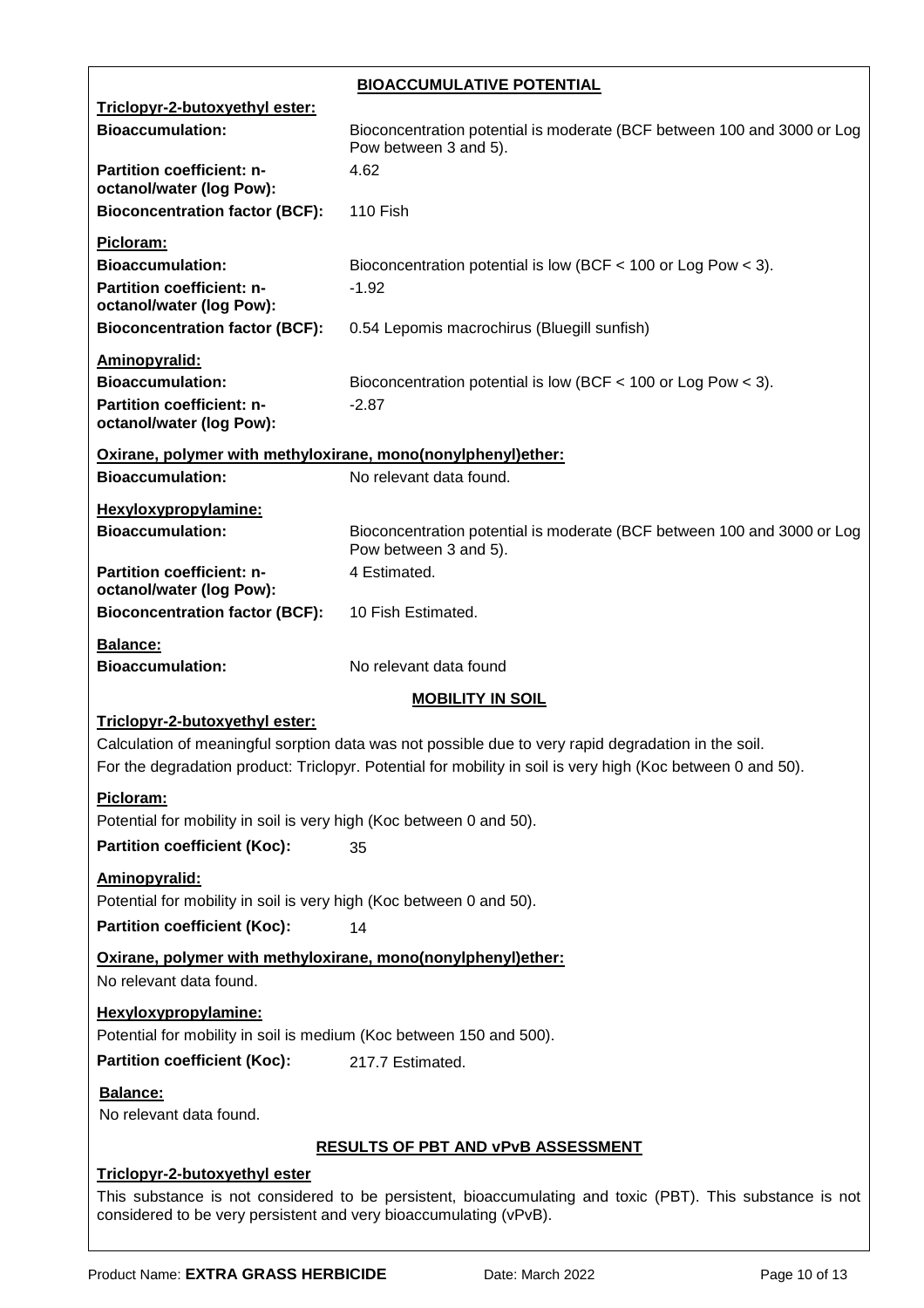#### **Picloram**

This substance is not considered to be persistent, bioaccumulating and toxic (PBT). This substance is not considered to be very persistent and very bioaccumulating (vPvB).

#### **Aminopyralid**

This substance is not considered to be persistent, bioaccumulating and toxic (PBT). This substance is not considered to be very persistent and very bioaccumulating (vPvB).

#### **Oxirane, polymer with methyloxirane, mono(nonylphenyl)ether**

This substance is not considered to be persistent, bioaccumulating and toxic (PBT). This substance is not considered to be very persistent and very bioaccumulating (vPvB).

#### **Hexyloxypropylamine**

This substance has not been assessed for persistence, bioaccumulation and toxicity (PBT).

#### **Balance**

This substance has not been assessed for persistence, bioaccumulation and toxicity (PBT).

#### **OTHER ADVERSE EFFECTS**

#### **Triclopyr-2-butoxyethyl ester**

This substance is not on the Montreal Protocol list of substances that deplete the ozone layer.

#### **Picloram**

This substance is not on the Montreal Protocol list of substances that deplete the ozone layer.

#### **Aminopyralid**

This substance is not on the Montreal Protocol list of substances that deplete the ozone layer.

#### **Oxirane, polymer with methyloxirane, mono(nonylphenyl)ether**

This substance is not on the Montreal Protocol list of substances that deplete the ozone layer.

#### **Hexyloxypropylamine**

This substance is not on the Montreal Protocol list of substances that deplete the ozone layer.

#### **Balance**

This substance is not on the Montreal Protocol list of substances that deplete the ozone layer.

### **Section 13: Disposal considerations**

**Disposal methods:** If wastes and/or containers cannot be disposed of according to the product label directions, disposal of this material must be in accordance with your local or area regulatory authorities. This information presented below only applies to the material as supplied. The identification based on characteristic(s) or listing may not apply if the material has been used or otherwise contaminated. It is the responsibility of the waste generator to determine the toxicity and physical properties of the material generated to determine the proper waste identification and disposal methods in compliance with applicable regulations. If the material as supplied becomes a waste, follow all applicable regional, national and local laws.

### **Section 14: Transport information (cont. page 12)**

#### **ADG**

| UN number:                      | UN 3082                                                                                           | <b>Packing group:</b><br>Ш |
|---------------------------------|---------------------------------------------------------------------------------------------------|----------------------------|
| <b>Hazard class:</b>            | 9                                                                                                 |                            |
| <b>Proper shipping</b><br>name: | ENVIRONMENTALLY HAZARDOUS SUBSTANCE, LIQUID, N.O.S. (Triclopyr-2-<br>butoxyethyl ester, Picloram) |                            |
| <b>Marine pollutant:</b>        | Triclopyr-2-butoxyethyl ester, Picloram                                                           |                            |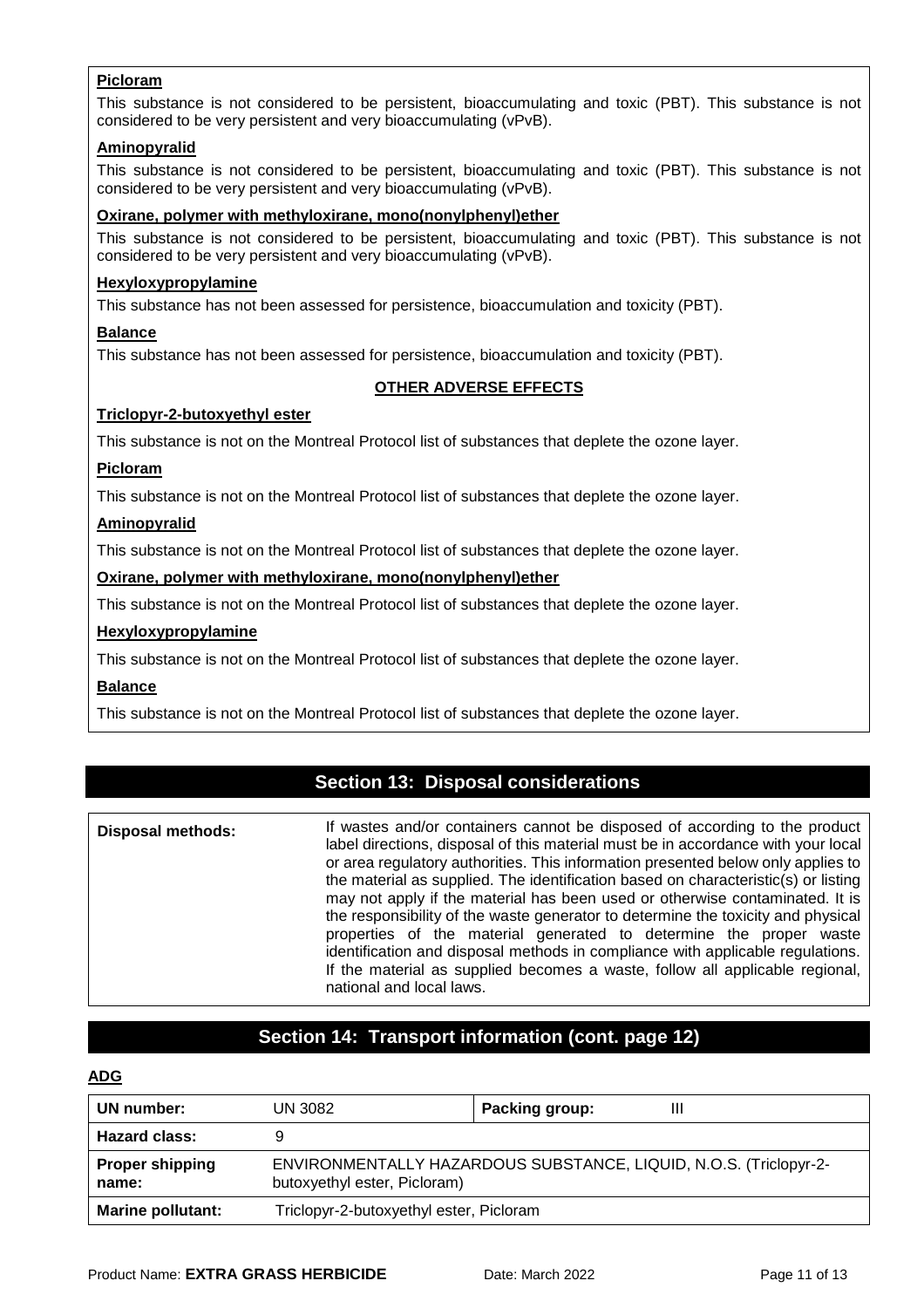#### **Classification for SEA transport (IMO-IMDG):**

| <b>UN Number:</b>                                                                        | UN 3082                                                                                           | <b>Packing Group:</b><br>Ш                                |
|------------------------------------------------------------------------------------------|---------------------------------------------------------------------------------------------------|-----------------------------------------------------------|
| <b>Hazard class:</b>                                                                     | 9                                                                                                 |                                                           |
| <b>Proper Shipping</b><br>Name:                                                          | ENVIRONMENTALLY HAZARDOUS SUBSTANCE, LIQUID, N.O.S. (Triclopyr-2-<br>butoxyethyl ester, Picloram) |                                                           |
| <b>Marine pollutant:</b>                                                                 | Triclopyr-2-butoxyethyl ester, Picloram                                                           |                                                           |
| Transport in bulk according to Annex I or II of<br>MARPOL 73/78 and the IBC or IGC Code: |                                                                                                   | Consult IMO regulations before transporting ocean<br>bulk |

#### **Classification for AIR Transport (IATA/ICAO):**

| <b>UN Number:</b>               | UN 3082                                                                                           | <b>Packing Group:</b><br>Ш |
|---------------------------------|---------------------------------------------------------------------------------------------------|----------------------------|
| <b>Hazard class:</b>            |                                                                                                   |                            |
| <b>Proper Shipping</b><br>Name: | ENVIRONMENTALLY HAZARDOUS SUBSTANCE, LIQUID, N.O.S. (Triclopyr-2-<br>butoxyethyl ester, Picloram) |                            |

#### **Hazchem Code:** ●3Z

#### **Further information:**

Environmentally Hazardous Substances meeting the descriptions of UN 3077 or UN 3082 are not subject to the Australian Code for the Transport of Dangerous Goods (ADG). This applies when transported by road or rail in packaging's that do not incorporate a receptacle exceeding 500kg(L) or IBCs per ADG Special Provision AU01.

Marine Pollutants in single or combination packaging containing a net quantity per single or inner packaging of 5L or less for liquids or having a net mass per single or inner packaging of 5KG or less for solids may be transported as non-dangerous goods as provided in section 2.10.2.7 of IMDG code and IATA special provision A197.

This information is not intended to convey all specific regulatory or operational requirements/ information relating to this product. Additional transportation system information can be obtained through an authorized sales or customer service representative. It is the responsibility of the transporting organization to follow all applicable laws, regulations and rules relating to the transportation of the material.

### **Section 15: Regulatory information**

| <b>Australia Inventory of Chemical</b><br><b>Substances (AICS)</b>               | The product is used in a biocide/pesticide application and is subject to the<br>applicable regulation. It contains a component exempt from inventory listing<br>requirements. Because an intentional component of the product is not on<br>the inventory, the product may only be used in the exempt application. |  |
|----------------------------------------------------------------------------------|-------------------------------------------------------------------------------------------------------------------------------------------------------------------------------------------------------------------------------------------------------------------------------------------------------------------|--|
| <b>Other Information:</b>                                                        | This product is registered with the Australian Pesticides and Veterinary<br>Medicines Authority (APVMA).                                                                                                                                                                                                          |  |
| Standard for the Uniform Scheduling of Medicines and Poisons (SUSMP): Schedule 6 |                                                                                                                                                                                                                                                                                                                   |  |
| <b>Registration status: Registered</b>                                           | APVMA approval: 91061/130858                                                                                                                                                                                                                                                                                      |  |

## **Section 16: Any other relevant information**

**Date of preparation or last revision:** This Safety Data Sheet was prepared on 8 March 2022.

**Source of Data:** The information provided in this SDS is sourced from Grow Choice studies which have been conducted according to Regulatory requirements including OECD and CIPAC Guidelines and EC Directives. A comprehensive package of toxicological and environmental data for the active ingredients of this product has been submitted to the government health and environment authorities and has been evaluated by expert toxicologists and environmental scientists.

#### **Legend**

ACGIH USA. American Conference of Governmental Industrial Hygienists (ACGIH) Threshold Limit Values (TLV) AU OEL Australia. Workplace Exposure Standards for Airborne Contaminants. Dow IHG Dow Industrial Hygiene Guideline SKIN, DSEN, BEI Absorbed via Skin, Skin Sensitizer, Biological Exposure Indice TWA Time weighted average